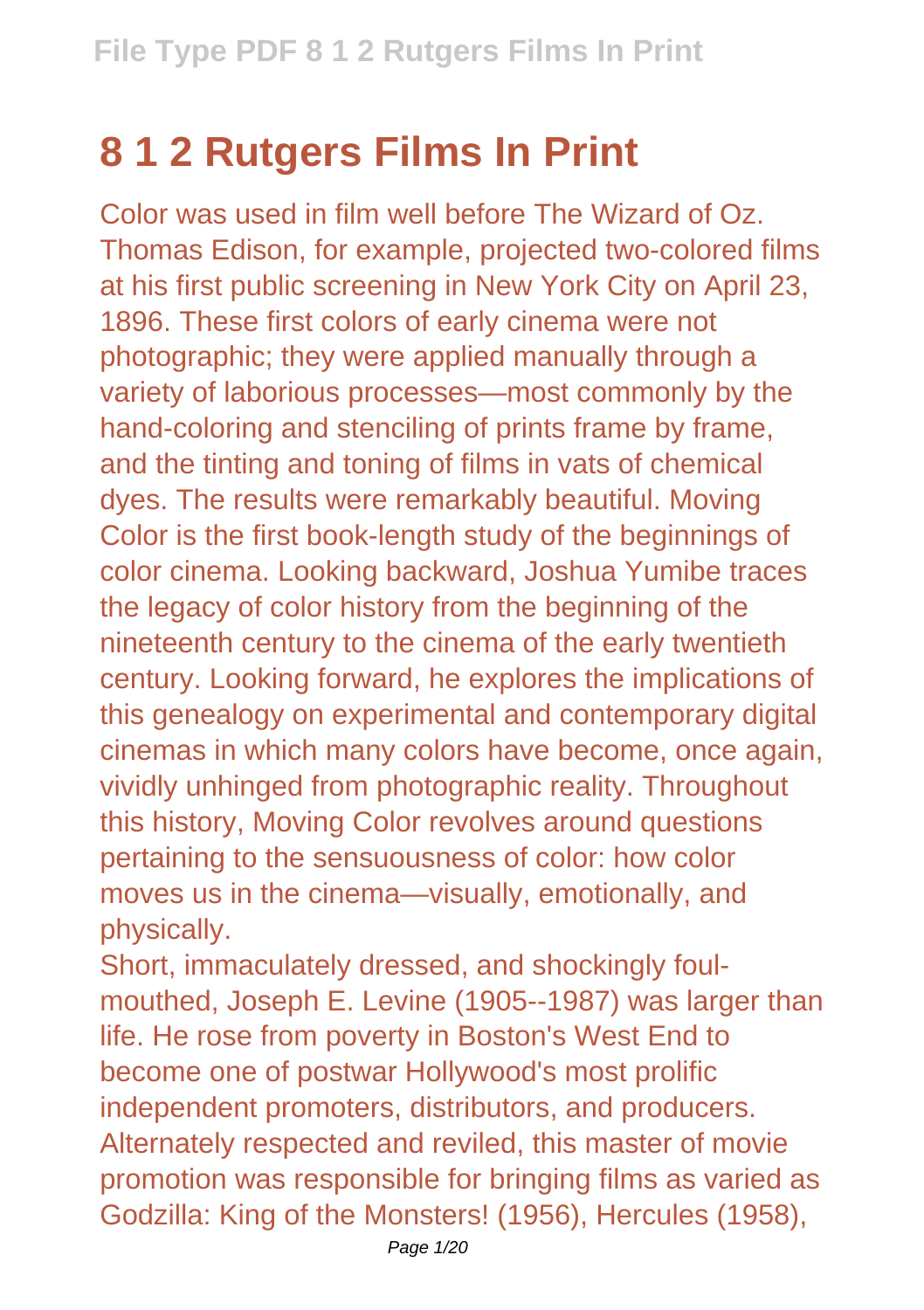The Graduate (1967), The Lion in Winter (1968), and A Bridge Too Far (1977) to American audiences . In the first biography of this controversial pioneer, A. T. McKenna traces Levine's rise as an influential packager of popular culture. He explores the mogul's pivotal role in many significant industry innovations from the 1950s to the 1970s, examining his use of saturation release tactics and bombastic advertising campaigns. Levine was also a trailblazer in promoting European art house cinema in the 1960s. He made Federico Fellini's 81?2 (1963) a hit in America, feuded with Jean-Luc Godard over their production of Contempt (1963), and campaigned aggressively for Sophia Loren to become the first actress to win an Oscar for a foreign language performance for her role in Two Women (1960). Despite his significant accomplishments and prominent role in shaping film distribution and promotion in the post-studio era, Levine is largely overlooked today. McKenna's indepth biography corrects misunderstandings and misinformation about this colorful figure, and offers a sober assessment of his contributions to world cinema. It also illuminates Levine's peculiar talent for movie- and self-promotion, as well as his extraordinary career in the motion picture business.

INDIANA JONES MEETS THE X-FILES IN THIS "TAKE NO PRISONERS' (PRESTON & CHILD) SURVIVAL THRILLER OF A ROGUE ARCHAEL OGIST TRAPPED IN A GRAND CANYON CAVE THAT'S A CONSPIRACY THEORY COME TO LIFE. Not all secrets are meant to be found. If Indiana Jones lived in the X-Files era, he might bear at least a passing resemblance to Nolan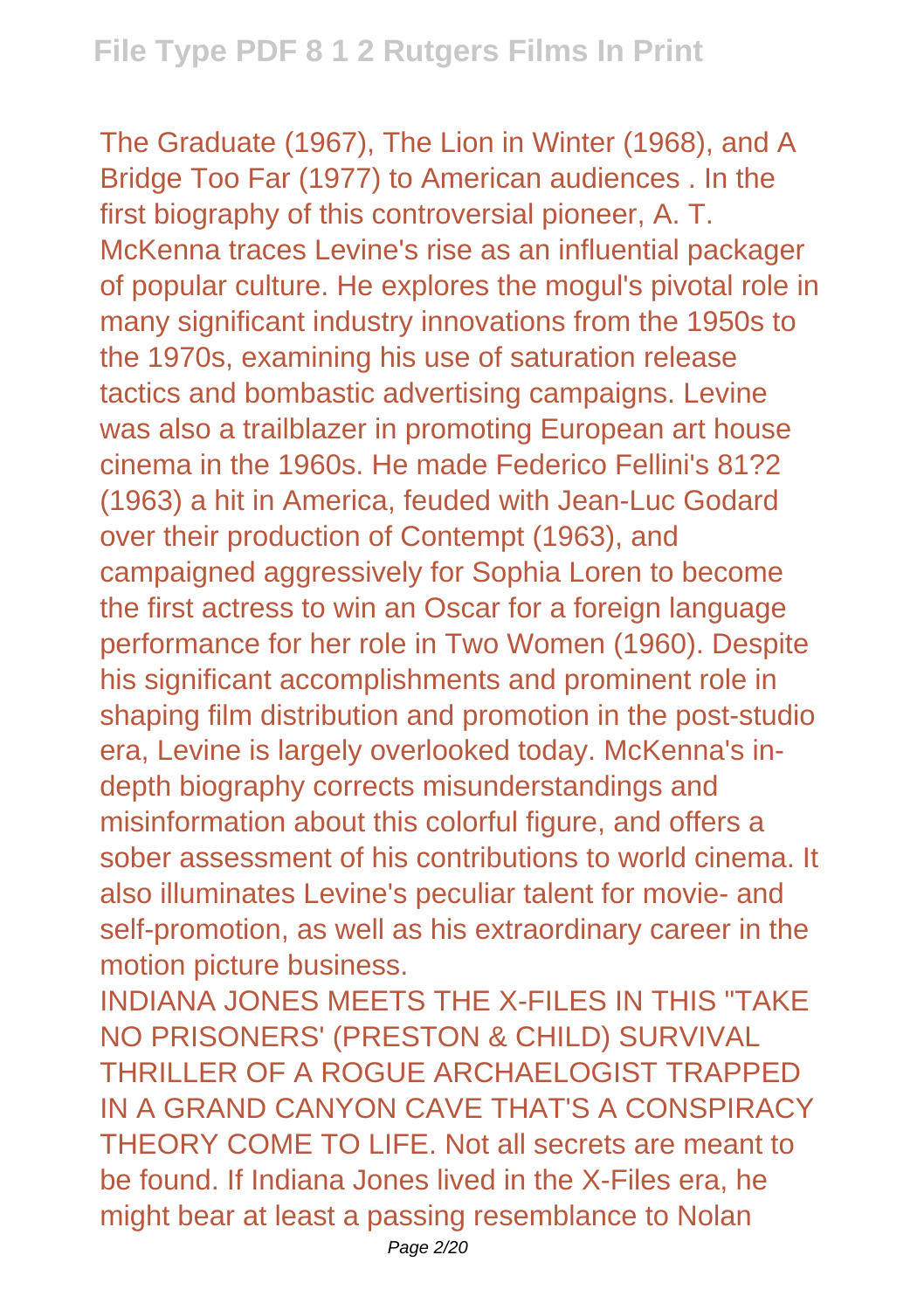Moore -- a rogue archaeologist hosting a documentary series derisively dismissed by the "real" experts, but beloved of conspiracy theorists. Nolan sets out to retrace the steps of an explorer from 1909 who claimed to have discovered a mysterious cavern high up in the ancient rock of the Grand Canyon. And, for once, he may have actually found what he seeks. Then the trip takes a nasty turn, and the cave begins turning against them in mysterious ways. Nolan's story becomes one of survival against seemingly impossible odds. The only way out is to answer a series of intriguing questions: What is this strange cave? How has it remained hidden for so long? And what secret does it conceal that made its last visitors attempt to seal it forever?

The 1940s was a watershed decade for American cinema and the nation. Shaking off the grim legacy of the Depression, Hollywood launched an unprecedented wave of production, generating some of its most memorable classics. Featuring essays by a group of respected film scholars and historians, "American Cinema of the 1940s" brings this dynamic and turbulent decade to life with such films as "Citizen Kane," "Rebecca," "The Lady Eve," "Sergeant York," "How Green Was My Valley," "Casablanca," "Mrs. Miniver," "The Road to Morocco," "Yankee Doodle Dandy, ""Kiss of Death," "Force of Evil," "Caught," and" Apology for Murder." Illustrated with many rare stills and filled with provocative insights, the volume will appeal to students, teachers, and to all those interested in cultural history and American film of the twentieth century. A social and cultural history of exploitation films, which Page 3/20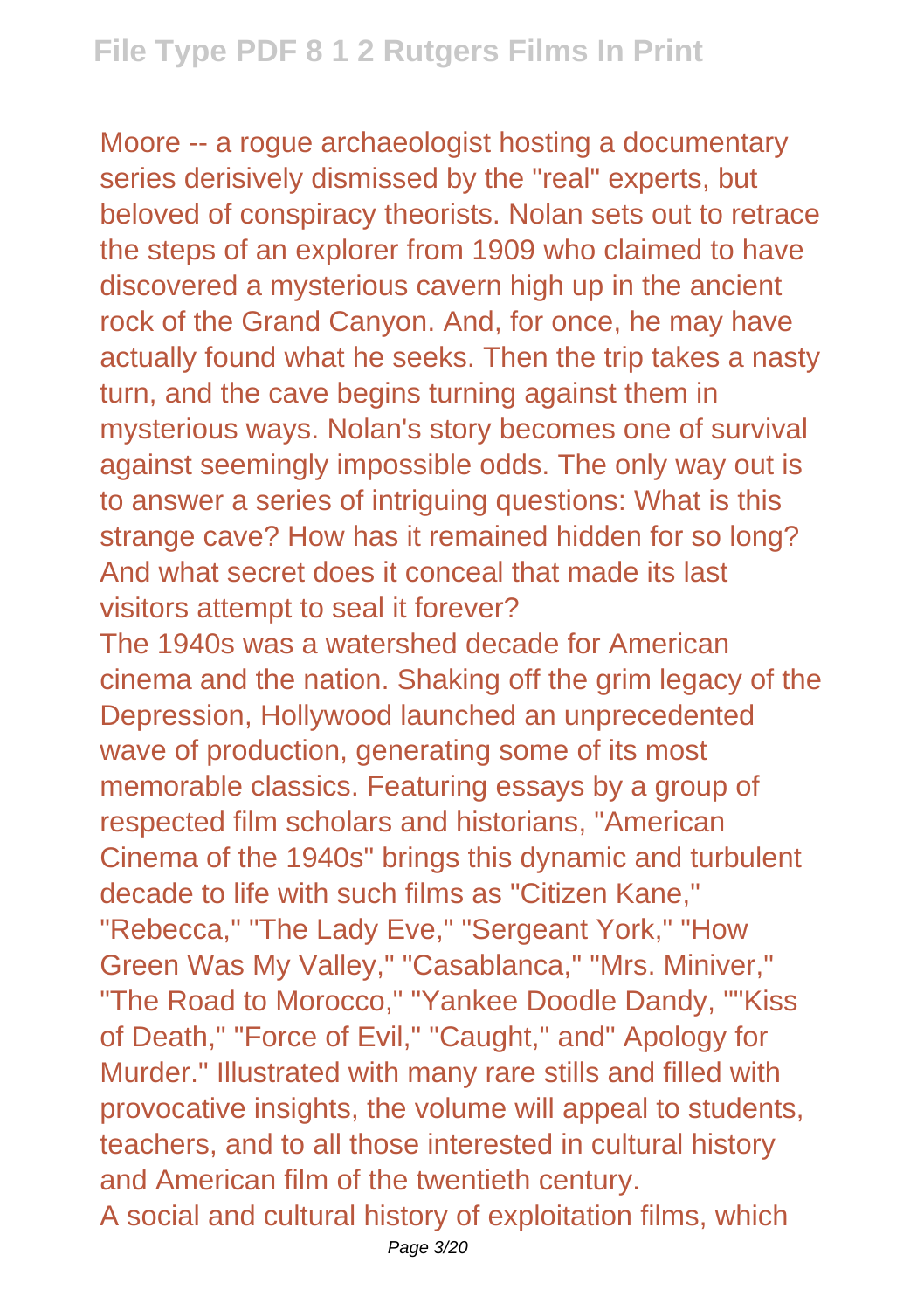were produced on the fringes of Hollywood and often dealt with subjects forbidden by the Production Code. In this volume, Stephen Prince has collected essays reviewing the history of the horror film and the psychological reasons for its persistent appeal, as well as discussions of the developmental responses of young adult viewers and children to the genre. The book focuses on recent postmodern examples such as The Blair Witch Project. In a daring move, the volume also examines Holocaust films in relation to horror. Part One features essays on the silent and classical Hollywood eras. Part Two covers the postWorld War II era and discusses the historical, aesthetic, and psychological characteristics of contemporary horror films. In contrast to horror during the classical Hollywood period, contemporary horror features more graphic and prolonged visualizations of disturbing and horrific imagery, as well as other distinguishing characteristics. Princes introduction provides an overview of the genre, contextualizing the readings that follow. Stephen Prince is professor of communications at Virginia Tech. He has written many film books, including Classical Film Violence: Designing and Regulating Brutality in Hollywood Cinema, 19301968, and has edited Screening Violence, also in the Depth of Field Series. Douglas Sirk (Claus Detler Sierck) was born in Hamburg, Germany, in 1900. He made nine films before fleeing Nazi Germany, eventually coming to America. His bestknown films, made during the 1950s--all of them melodramas--were Magnificent Obsession, All That Heaven Allows, The Tarnished Angels, Written on the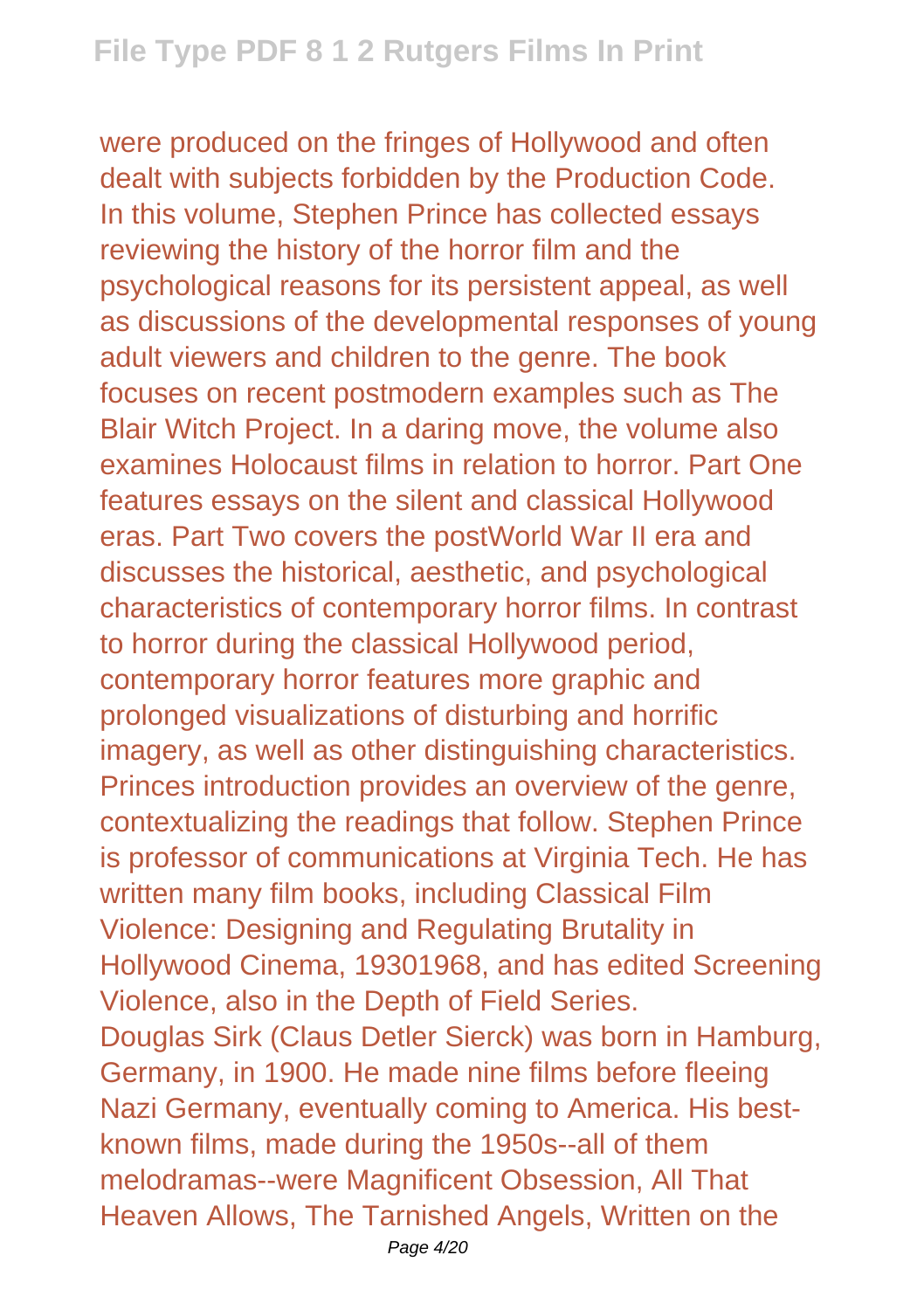Wind, and Imitation of Life (made in 1958, released in 1959). Because of the special stamp he put on his melodramas, Sirk's best works transcend the constraints of their genre. In them, he both exemplified and critiqued postwar, conservative, materialistic life and its false value systems. There is much in Sirk, particularly in Imitation of Life, that is of interest to us today. The time seems to be right for a new look at the film, its reception amidst scandal over the affairs of its star--Lana Turner--the relationships between its mothers and daughters, the tensions between its men and its women, the friendships between its black and white women, and the ambiguous, controversial approach of Sirk to his material. This volume includes the complete continuity script of the film, critical commentary and published reviews, interviews with the director, and a filmography and bibliography. It also includes an excellent introduction by Lucy Fischer.

Lawrence of Arabia, The Miracle Worker, To Kill a Mockingbird, The Manchurian Candidate, Gypsy, Sweet Bird of Youth, The Longest Day, The Music Man, What Ever Happened to Baby Jane, and more. Most conventional film histories dismiss the early 1960s as a pallid era, a downtime between the heights of the classic studio system and the rise of New Hollywood directors like Scorsese and Altman in the 1970s. It seemed to be a moment when the movie industry was floundering as the popularity of television caused a downturn in cinema attendance. Cinema '62 challenges these assumptions by making the bold claim that 1962 was a peak year for film, with a high standard of quality that has not been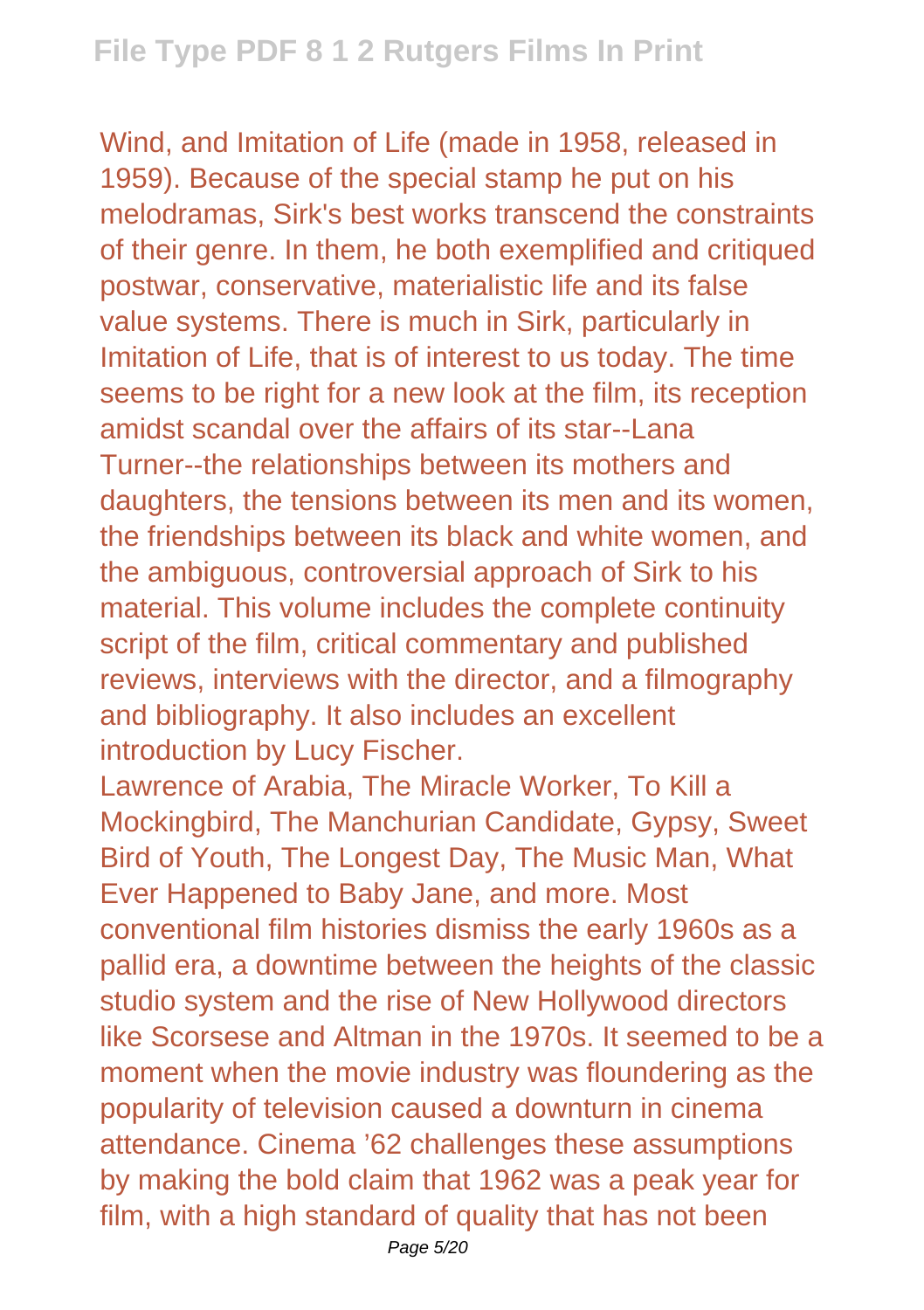equaled since. Stephen Farber and Michael McClellan show how 1962 saw great late-period work by classic Hollywood directors like John Ford, Howard Hawks, and John Huston, as well as stars like Bette Davis, James Stewart, Katharine Hepburn, and Barbara Stanwyck. Yet it was also a seminal year for talented young directors like Sidney Lumet, Sam Peckinpah, and Stanley Kubrick, not to mention rising stars like Warren Beatty, Jane Fonda, Robert Redford, Peter O'Toole, and Omar Sharif. Above all, 1962—the year of To Kill a Mockingbird and The Manchurian Candidate—gave cinema attendees the kinds of adult, artistic, and uncompromising visions they would never see on television, including classics from Fellini, Bergman, and Kurosawa. Culminating in an analysis of the year's Best Picture winner and topgrossing film, Lawrence of Arabia, and the factors that made that magnificent epic possible, Cinema '62 makes a strong case that the movies peaked in the Kennedy era.

In Contemporary Psychoanalysis and Masterworks of Art and Film, Harry Trosman demonstrates that a psychoanalytic point of view can vastly enrich one's understanding and appreciation of works of art. Drawing on current psychoanalytic views of the importance of fantasy, attachment and individuation theory, preoedipal factors in development, and object relations, Trosman addresses the impact of psychoanalysis on the understanding of the visual arts, painting, and film. Velázquez's Las Meninas, Giorgione's The Tempest, Rembrandt's self-portraits, and Seurat's La Grand Jatte are among the paintings Trosman analyzes. He also considers such films as Antonioni's L'avventura, Welles's Citizen Kane, Hitchcock's Vertigo, and Fellini's 8 1/2. The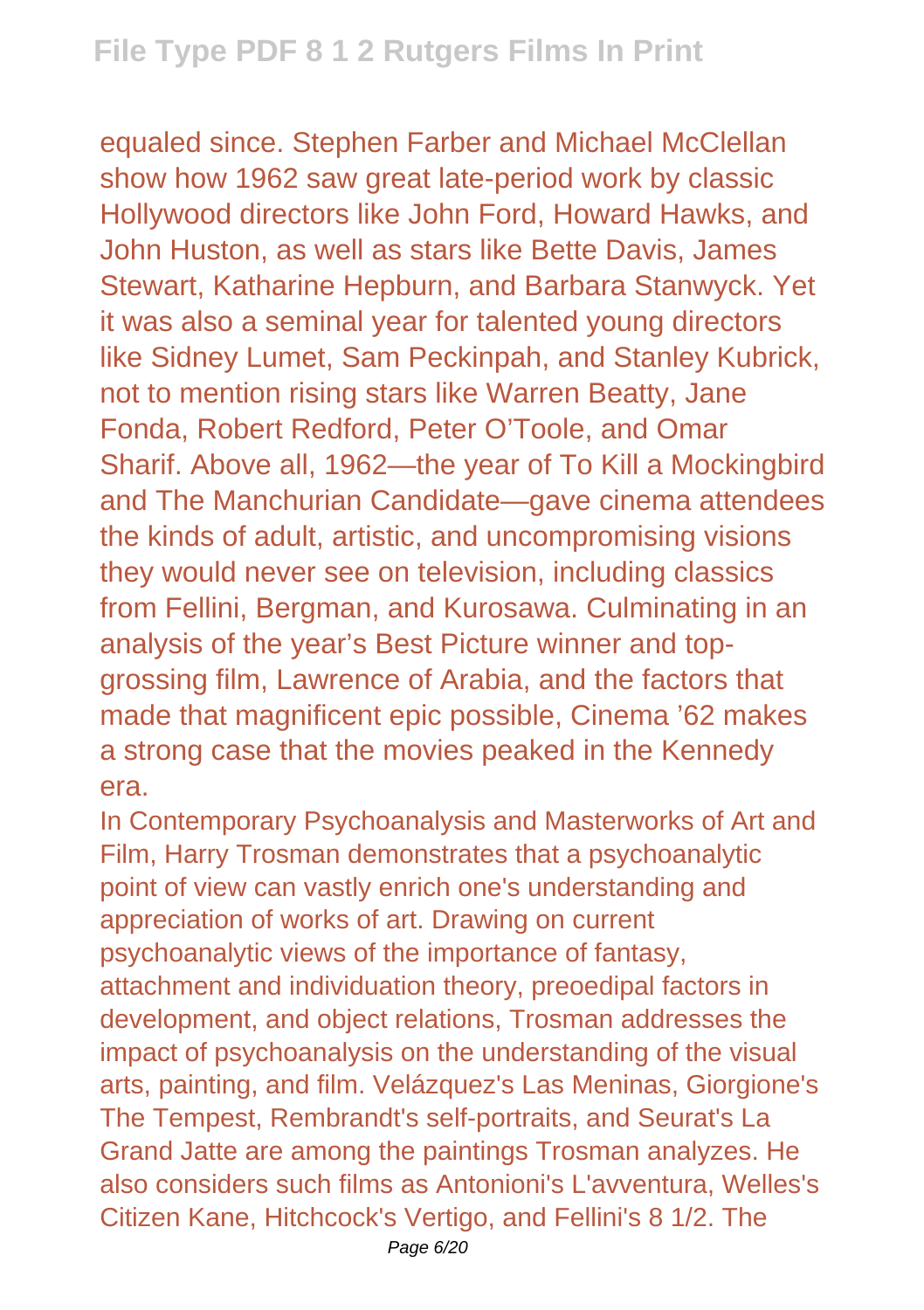result is an insightful and innovative perspective, integrating classical and contemporary psychoanalytic thought with art and film criticism.

The biopic presents a profound paradox—its own conventions and historical stages of development, disintegration, investigation, parody, and revival have not gained respect in the world of film studies. That is, until now. Whose Lives Are They Anyway? boldly proves a critical point: The biopic is a genuine, dynamic genre and an important one—it narrates, exhibits, and celebrates a subject's life and demonstrates, investigates, or questions his or her importance in the world; it illuminates the finer points of a personality; and, ultimately, it provides a medium for both artist and spectator to discover what it would be like to be that person, or a certain type of person. Through detailed analyses and critiques of nearly twenty biopics, Dennis Bingham explores what is at their core—the urge to dramatize real life and find a version of the truth within it. The genre's charge, which dates back to the salad days of the Hollywood studio era, is to introduce the biographical subject into the pantheon of cultural mythology and, above all, to show that he or she belongs there. It means to discover what we learn about our culture from the heroes who rise and the leaders who emerge from cinematic representations. Bingham also zooms in on distinctions between cinematic portrayals of men and women. Films about men have evolved from celebratory warts-and-all to investigatory to postmodern and parodic. At the same time, women in biopics have been burdened by myths of suffering, victimization, and failure from which they are only now being liberated. To explore the evolution and lifecycle changes of the biopic and develop an appreciation for subgenres contained within it, there is no better source than Whose Lives Are They Anyway? Sound has always been an integral component of the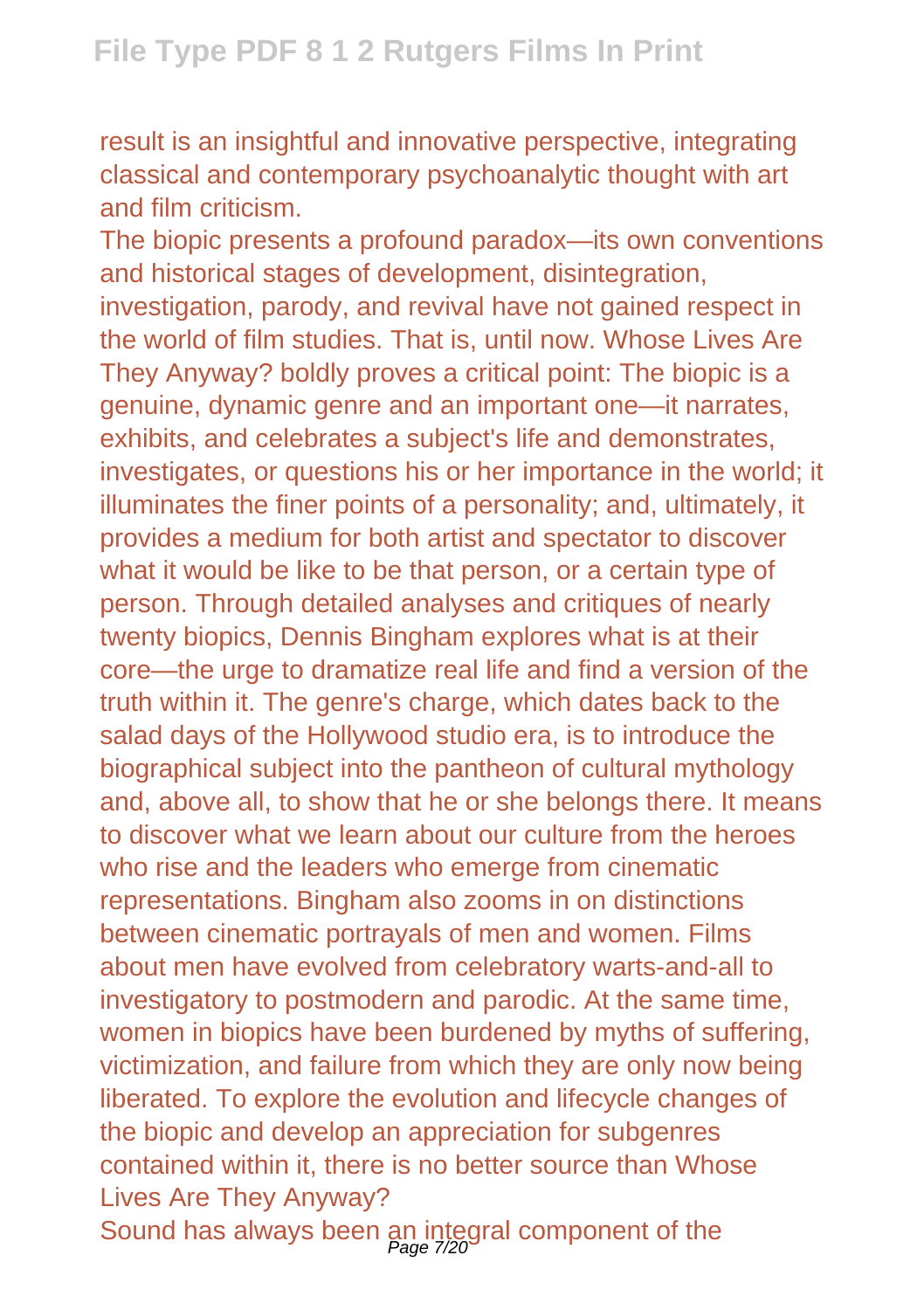moviegoing experience. Even during the so-called "silent era," motion pictures were regularly accompanied by live music, lectures, and sound effects. Today, whether we listen to movies in booming Dolby theaters or on tiny laptop speakers, sonic elements hold our attention and guide our emotional responses. Yet few of us are fully aware of the tremendous collaborative work, involving both artistry and technical wizardry, required to create that cinematic soundscape. Sound, the latest book in the Behind the Silver Screen series, introduces key concepts, seminal moments, and pivotal figures in the development of cinematic sound. Each of the book's six chapters cover a different era in the history of Hollywood, from silent films to the digital age, and each is written by an expert in that period. Together, the book's contributors are able to explore a remarkable range of past and present film industry practices, from the hiring of elocution coaches to the marketing of soundtrack records. Not only does the collection highlight the achievements of renowned sound designers and film composers like Ben Burtt and John Williams, it also honors the unsung workers whose inventions, artistry, and performances have shaped the soundscapes of many notable movies. After you read Sound, you'll never see—or hear—movies in quite the same way. Sound is a volume in the Behind the Silver Screen series—other titles in the series include Acting; Animation; Art Direction and Production Design; Cinematography; Costume, Makeup, and Hair; Directing; Editing and Special Visual Effects; Producing; and Screenwriting.

Bringing Up Baby (1938) is the essence of thirties screwball comedy. It is also quintessential Howard Hawks, treating many of the director's favorite themes, particularly the loving war between the sexes. Bringing Up Baby features Katharine Hepburn as a flaky heiress and Cary Grant as an absentminded paleontologist, roles in which they come into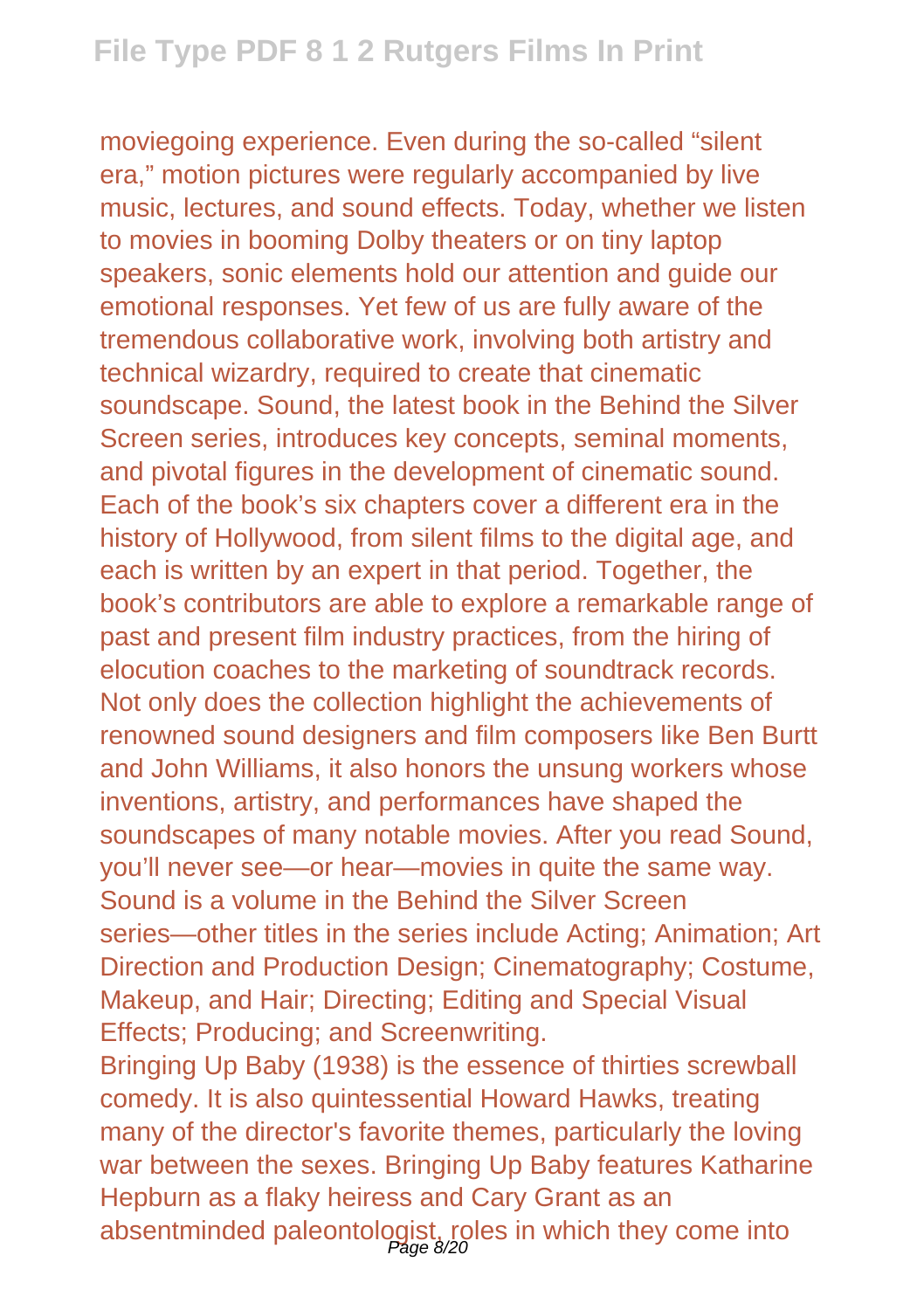their own as stars and deliver particularly fine comic performances. Pauline Kael has called the film the "American movies' closest equivalent to Restoration comedy." The comparison is based on the quick repartee and witty dialogue, a hallmark of Hawks's work and well conveyed here by Gerald Mast's transcription from the screen.

With more than 250 images, new information on international cinema—especially Polish, Chinese, Russian, Canadian, and Iranian filmmakers—an expanded section on African-American filmmakers, updated discussions of new works by major American directors, and a new section on the rise of comic book movies and computer generated special effects, this is the most up to date resource for film history courses in the twenty-first century.

Brings together several essays by seventeen scholars to explore the complexity of the essential connection between film and modernity. This volume shows us the significant ways that film has both grown in the context of the modern world and played a central role in reflecting and shaping our interactions with it.

As one of popular culture's most popular arenas, sports are often the subject of cinematic storytelling. But boxing films are special. There are more movies about boxing, by a healthy margin, than any other sport, and boxing accompanied and aided the medium's late 19th century emergence as a popular mass entertainment. Many of cinema's most celebrated directors—from Oscar Micheaux to Martin Scorsese—made boxing films. And while the production of other types of sports movies generally corresponds with the current popularity of their subject, boxing films continue to be made regularly even after the sport has wilted from its once prominent position in the sports hierarchy of the United States. From Edison's Leonard-Cushing Fight to The Joe Louis Story, Rocky and beyond, this book explores why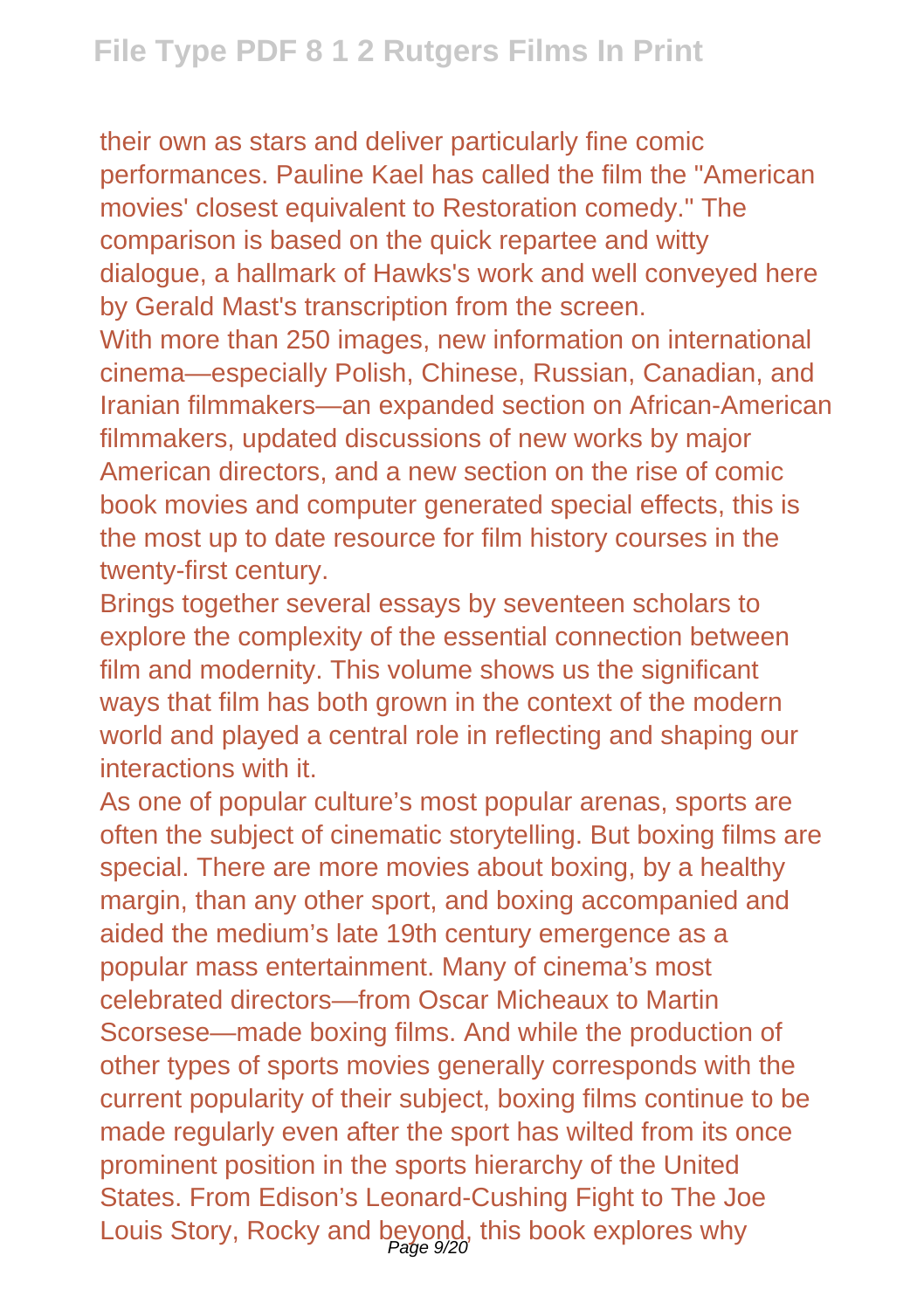boxing has so consistently fascinated cinema, and popular media culture more generally, by tracing how boxing movies inform the sport's meanings and uses from the late 19th century to the early 21st century.

Explosive! Amazing! Terrifying! You won't believe your eyes! Such movie taglines were common in the 1950s, as Hollywood churned out a variety of low-budget pictures that were sold on the basis of their sensational content and topicality. While a few of these movies have since become canonized by film fans and critics, a number of the era's biggest fads have now faded into obscurity. The Cool and the Crazy examines seven of these film cycles, including shortlived trends like boxing movies, war pictures, and social problem films detailing the sordid and violent life of teenagers, as well as uniquely 1950s takes on established genres like the gangster picture. Peter Stanfield reveals how Hollywood sought to capitalize upon current events, moral panics, and popular fads, making movies that were "ripped from the headlines" on everything from the Korean War to rock and roll. As he offers careful readings of several key films, he also considers the broader historical and commercial contexts in which these films were produced, marketed, and exhibited. In the process, Stanfield uncovers surprising synergies between Hollywood and other arenas of popular culture, like the ways that the fashion trend for blue jeans influenced the 1950s Western. Delivering sharp critical insights in jazzy, accessible prose, The Cool and the Crazy offers an appreciation of cinema as a "pop" medium, unabashedly derivative, faddish, and ephemeral. By studying these long-burst bubbles of 1950s "pop," Stanfield reveals something new about what films do and the pleasures they provide. Eight and a HalfRutgers University Press Following the release in 1967 of "Bonnie and Clyde" and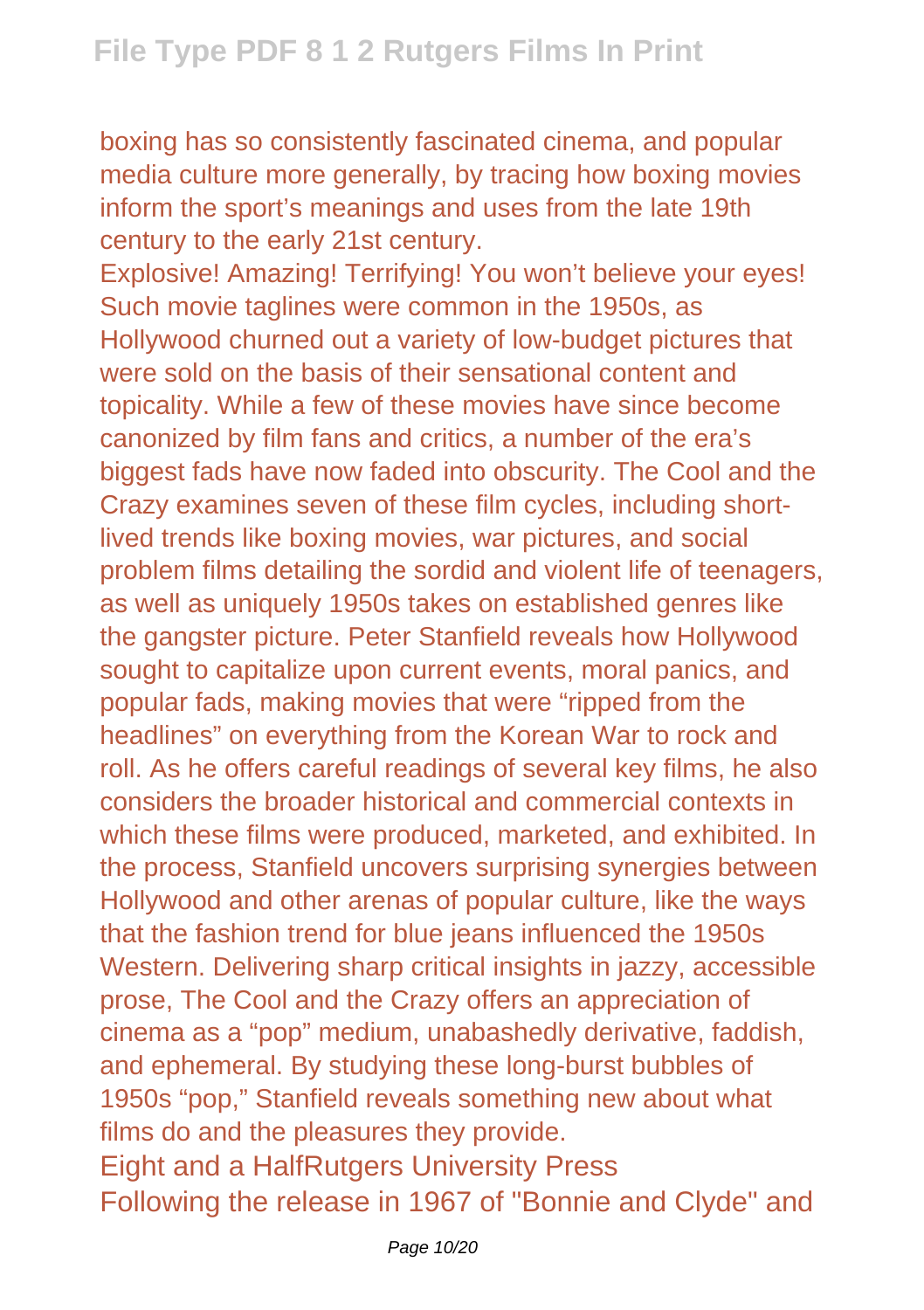"The Dirty Dozen", violence has been seen as a defining feature of the modern film. Is it art or exploitation? Danger or liberation? This volume provides an exmination of the history and effects of graphic violence on film.

In this book, ten experts in philosophy of film explore the importance of transcendence for cinema as an art form in the films of the great directors, David Cronenberg, Karl Theodor Dreyer, Federico Fellini, Werner Herzog, Stanley Kubrick, David Lynch, Terrence Malick, Yasujiro Ozu, and Martin Scorsese.

Kommentierte Bibliografie. Sie gibt Wissenschaftlern, Studierenden und Journalisten zuverlässig Auskunft über rund 6000 internationale Veröffentlichungen zum Thema Film und Medien. Die vorgestellten Rubriken reichen von Nachschlagewerk über Filmgeschichte bis hin zu Fernsehen, Video, Multimedia.

Reveals how Spanish film musicals, long dismissed as unworthy of critical scrutiny, illuminate Spain's relationship to modernity

.

Providing the most complete record possible of texts by Italian writers active after 1900, this annotated bibliography covers over 4,800 distinct editions of writings by some 1,700 Italian authors. Many entries are accompanied by useful notes that provide information on the authors, works, translators, and the reception of the translations. This book includes the works of Pirandello, Calvino, Eco, and more recently, Andrea Camilleri and Valerio Manfredi. Together with Robin Healey's Italian Literature before 1900 in English Translation, also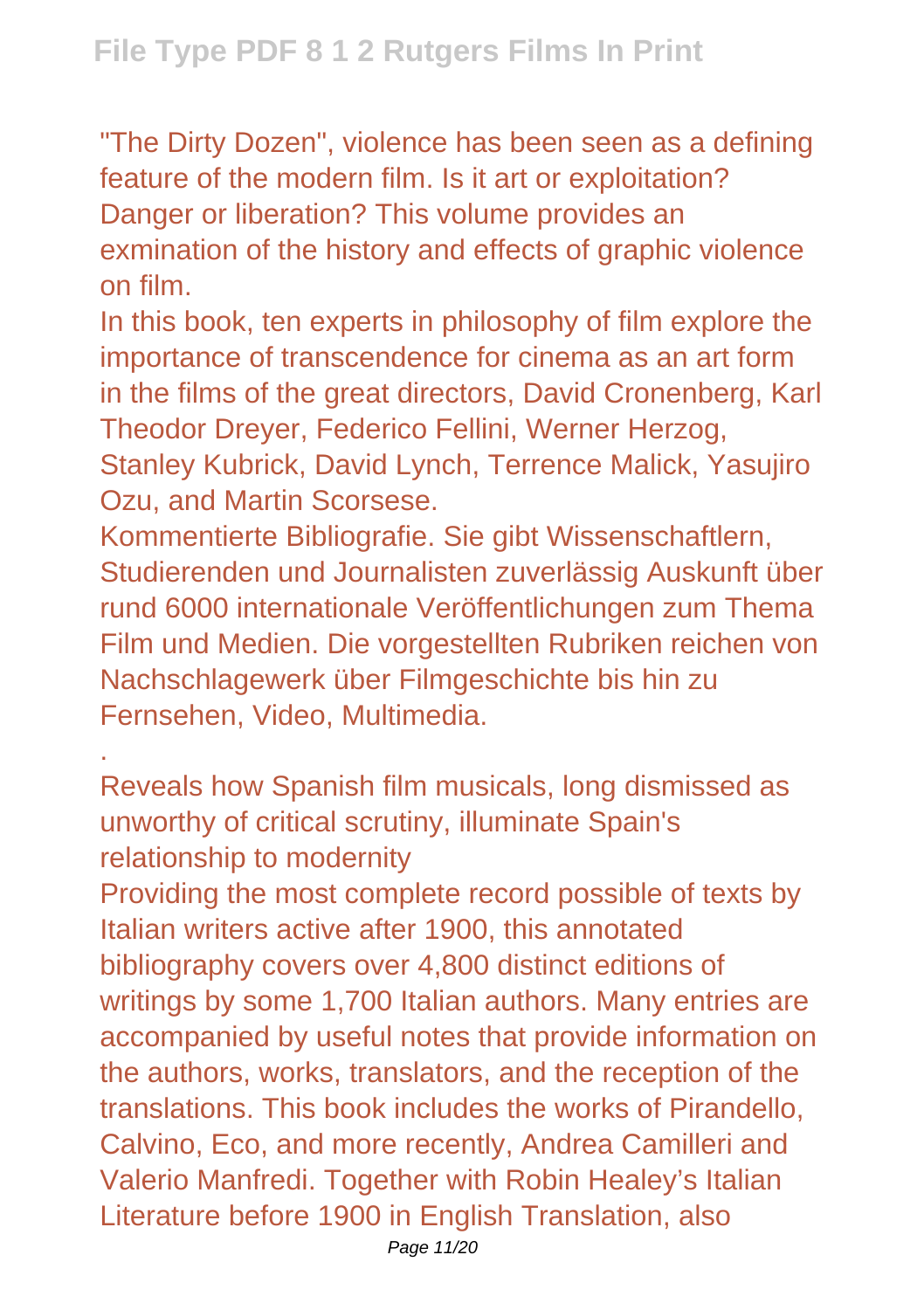published by University of Toronto Press in 2011, this volume makes comprehensive information on translations from Italian accessible for schools, libraries, and those interested in comparative literature. How is watching a movie similar to dreaming? What goes on in our minds when we become absorbed in a movie? How does looking "into" a movie screen allow us to experience the thoughts and feelings of a movie's characters? These and related questions are at the heart of The Power of Movies, a thoughtful, invigorating, and remarkably accessible book about a phenomenon seemingly beyond reach of our understanding. Colin McGinn–"an ingenious philosopher who thinks like a laser and writes like a dream," according to Steven Pinker–enhances our understanding of both movies and ourselves in this book of rare and refreshing insight. "Considered by many critics to be one of Welles's great works, the film gets a superb review in this firstrate anthology. . . . Recommended." --Film Study "This is a welcome addition to the growing collection of scripts of film classics, one to put on the shelf next to Welles's Citizen Kane. . . . Recommended." --Choice Welles is by consensus one of the most talented film directors who ever worked in Hollywood, and this flamboyant film--a 1958 exploration of the thriller form--is one of his greatest achievements. Comito's introduction considers the film's relation to the tradition of film noir and demonstrates how Welles's mastery of cinematic language transforms the materials of a routine thriller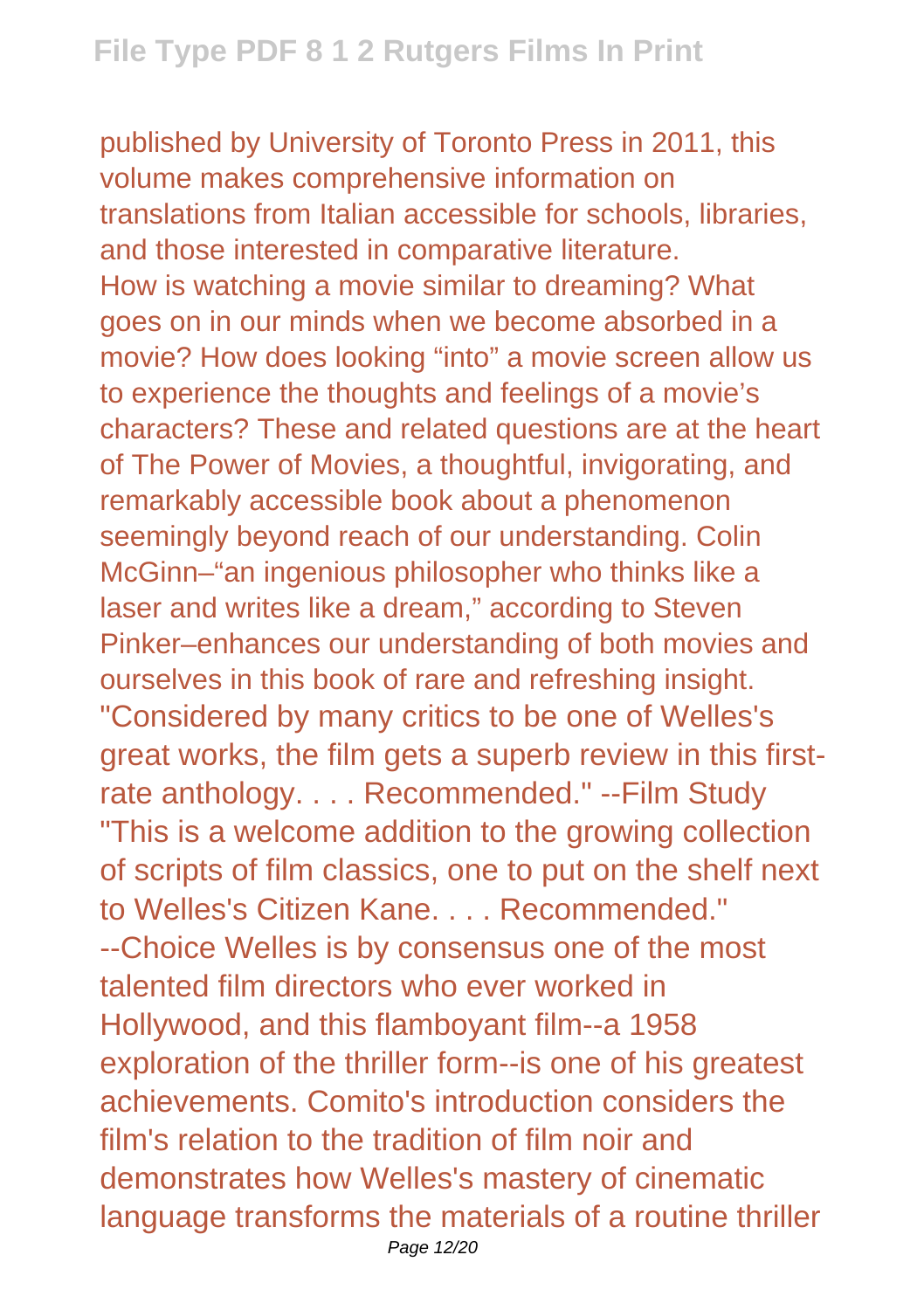into a work that is at once a sardonic examination of the dark side of sexuality, and elegiac rumination on the loss of innocence, and a disquieting assault on the viewer's own moral and aesthetic certainties. Other contextual materials in the book include a biographical sketch of Welles; an important interview with Welles by Andre Bazin, Charles Bitsch, and Jean Domarchi, available here for the first time in English; an interview with Charlton Heston on the making of the film; representative reviews; critical essays by William Johnson, Jean Collet (translated especially for this book), and Stephen Heath; an analysis of the relation of the complete film to Welles's recently discovered shooting script; and a filmography and bibliography. The continuity script collates the two available versions of Touch of Evil and provides an invaluable, shot-by-shot guide through the visual and audio complexities of Welles's masterpiece.

"Build core skills, gain insights from world-class instructors, analyze and improve"--Cover. This major artistic biography of Federico Fellini shows how his exuberant imagination has been shaped by popular culture, literature, and his encounter with the ideas of C. G. Jung, especially Jungian dream interpretation. Covering Fellini's entire career, the book links his mature accomplishments to his first employment as a cartoonist, gagman, and sketch-artist during the Page 13/20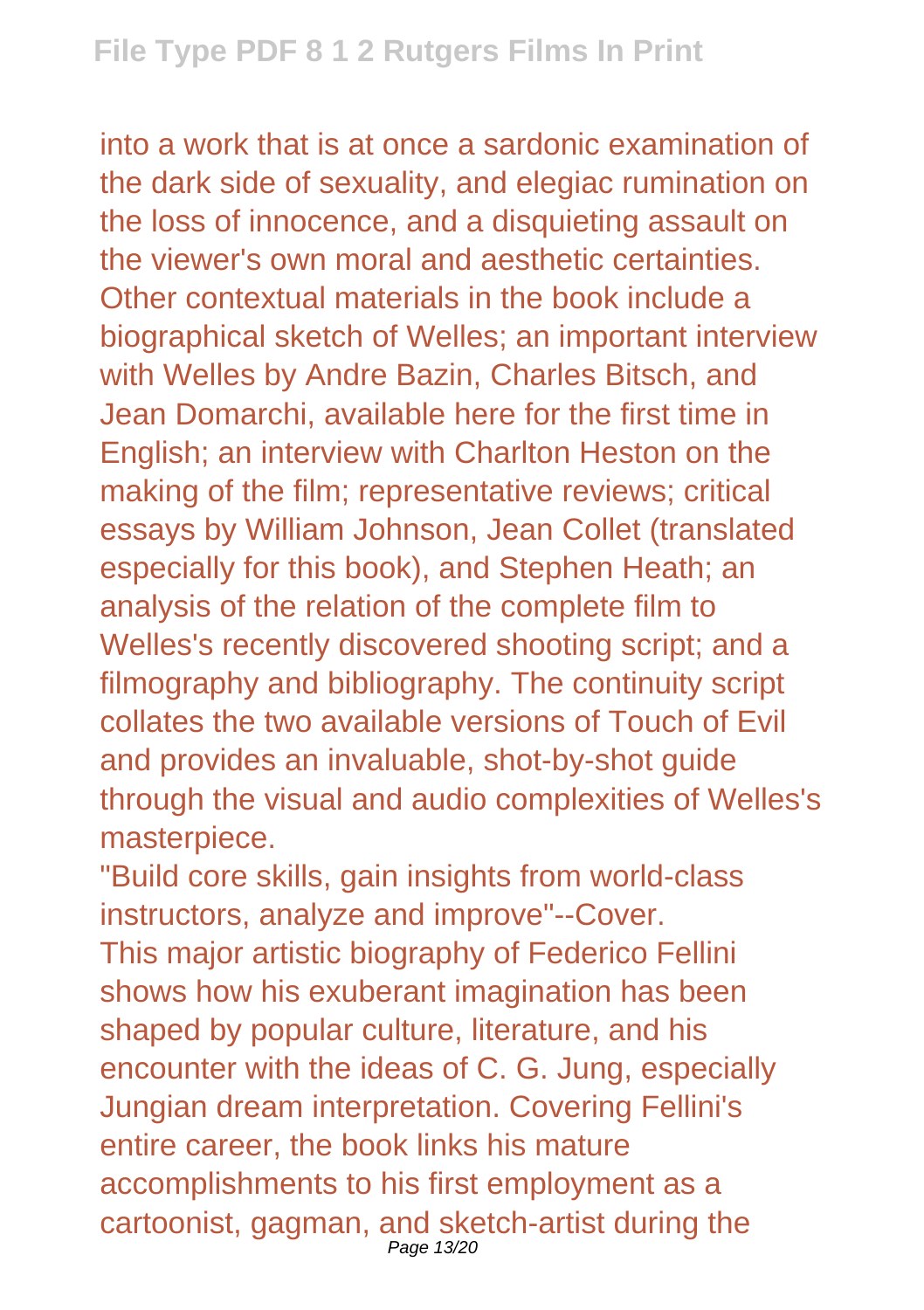Fascist era and his development as a leading neorealist scriptwriter. Peter Bondanella thoroughly explores key Fellinian themes to reveal the director's growth not only as an artistic master of the visual image but also as an astute interpreter of culture and politics. Throughout the book Bondanella draws on a new archive of several dozen manuscripts, obtained from Fellini and his scriptwriters. These previously unexamined documents allow a comprehensive treatment of Fellini's important part in the rise of Italian neorealism and the even more decisive role that he played in the evolution of Italian cinema beyond neorealism in the 1950s. By probing Fellini's recurring themes, Bondanella reinterprets the visual qualities of the director's body of work--and also discloses in the films a critical and intellectual vitality often hidden by Fellini's reputation as a storyteller and entertainer. After two chapters on Fellini's precinematic career, the book covers all the films to date in analytical chapters arranged by topic: Fellini and his growth beyond his neorealist apprenticeship, dreams and metacinema, literature and cinema, Fellini and politics, Fellini and the image of women, and La voce della luna and the cinema of poetry. Ghastly and ghostly children, 'dirty little white girls', the child as witness and as victim, have always played an important part in the history of cinema, as have child performers themselves. In exploring the disruptive power of the child in films made for an Page 14/20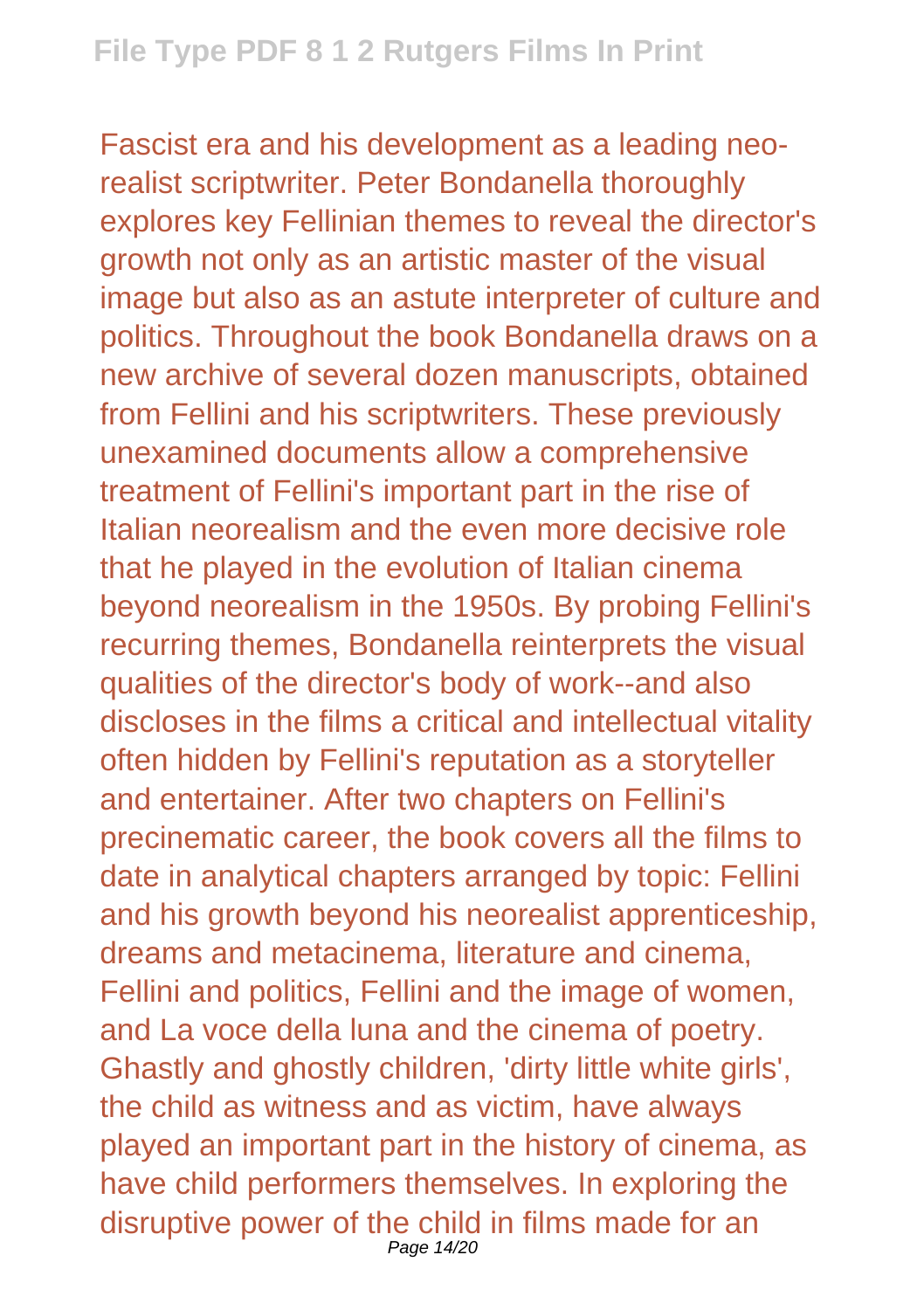adult audience across popular films, including "Taxi Driver" and Japanese horror, and 'art-house' productions like "Mirror" and "Pan's Labyrinth", Karen Lury investigates why the figure of the child has such a significant impact on the visual aspects and storytelling potential of cinema.Lury's main argument is that the child as a liminal yet powerful agent has allowed filmmakers to play adventurously with cinema's formal conventions - with far-reaching consequences. In particular, she reveals how a child's relationship to time allows it to disturb and question conventional master-narratives. She explores too the investment in the child actor and expression of child sexuality, as well as how confining and conservative existing assumptions can be in terms of commonly held beliefs as to who children 'really are'.

The third film in a celebrated trilogy of socio-political dramas directed by Frank Capra in the late 1930s and early 1940s, "Meet John Doe" is arguably his most ambitious and disturbing work. An introductory essay reconstructs and analyzes the history of production, promotion and reception of "Meet John Doe". A complete transcript of the finished film, extensive annotations concerning original script material and previously unpublished alternate endings are included in this volume, as well as a section of recollections about the film's production, personal correspondance, an excerpt from Capra's Page 15/20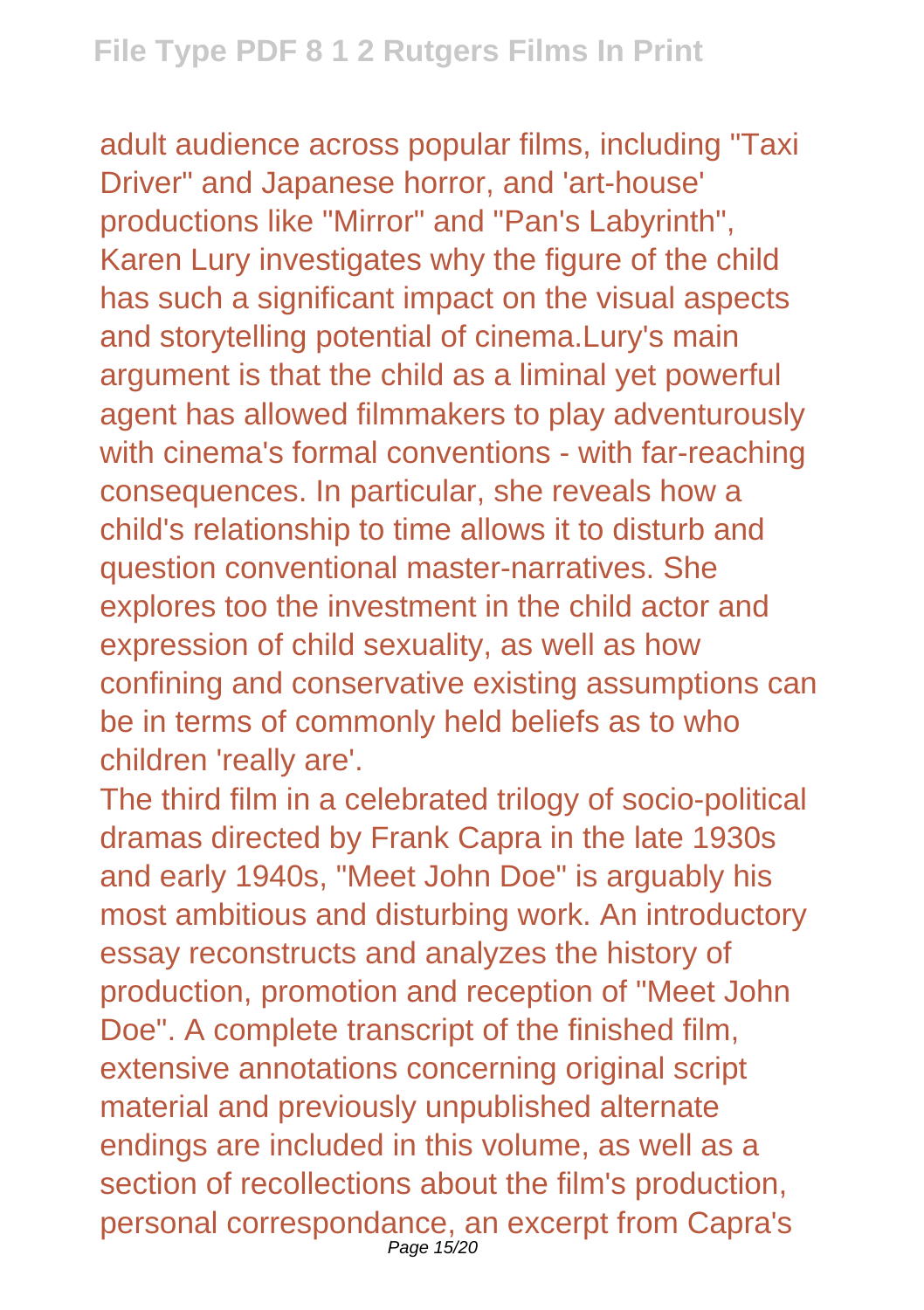autobiography, and a sampling of reviews and contemporary commentaries.

The birth of a nation follows the lives of two white families divided by, and enduring, the American Civil War, and includes elaborate cameos of historical events such as the assassination of Abraham Lincoln.

Bad Girls Go to Hell. Cannibal Holocaust. Eve and the Handyman. Examining film culture's ongoing fascination with the low, bad, and sleazy faces of cinema, Sleaze Artists brings together film scholars with a shared interest in the questions posed by disreputable movies and suspect cinema. They explore the ineffable quality of "sleaze" in relation to a range of issues, including the production realities of low-budget exploitation pictures and the evershifting terrain of reception and taste. Writing about horror, exploitation, and sexploitation films, the contributors delve into topics ranging from the place of the "Aztec horror film" in debates about Mexican national identity to a cycle of 1960s films exploring homosexual desire in the military. One contributor charts the distribution saga of Mario Bava's 1972 film Lisa and the Devil through the highs and lows of art cinema, fringe television, grindhouse circuits, and connoisseur DVD markets. Another offers a new perspective on the work of Doris Wishman, the New York housewife turned sexploitation director of the 1960s who has become a cult figure in bad-cinema Page 16/20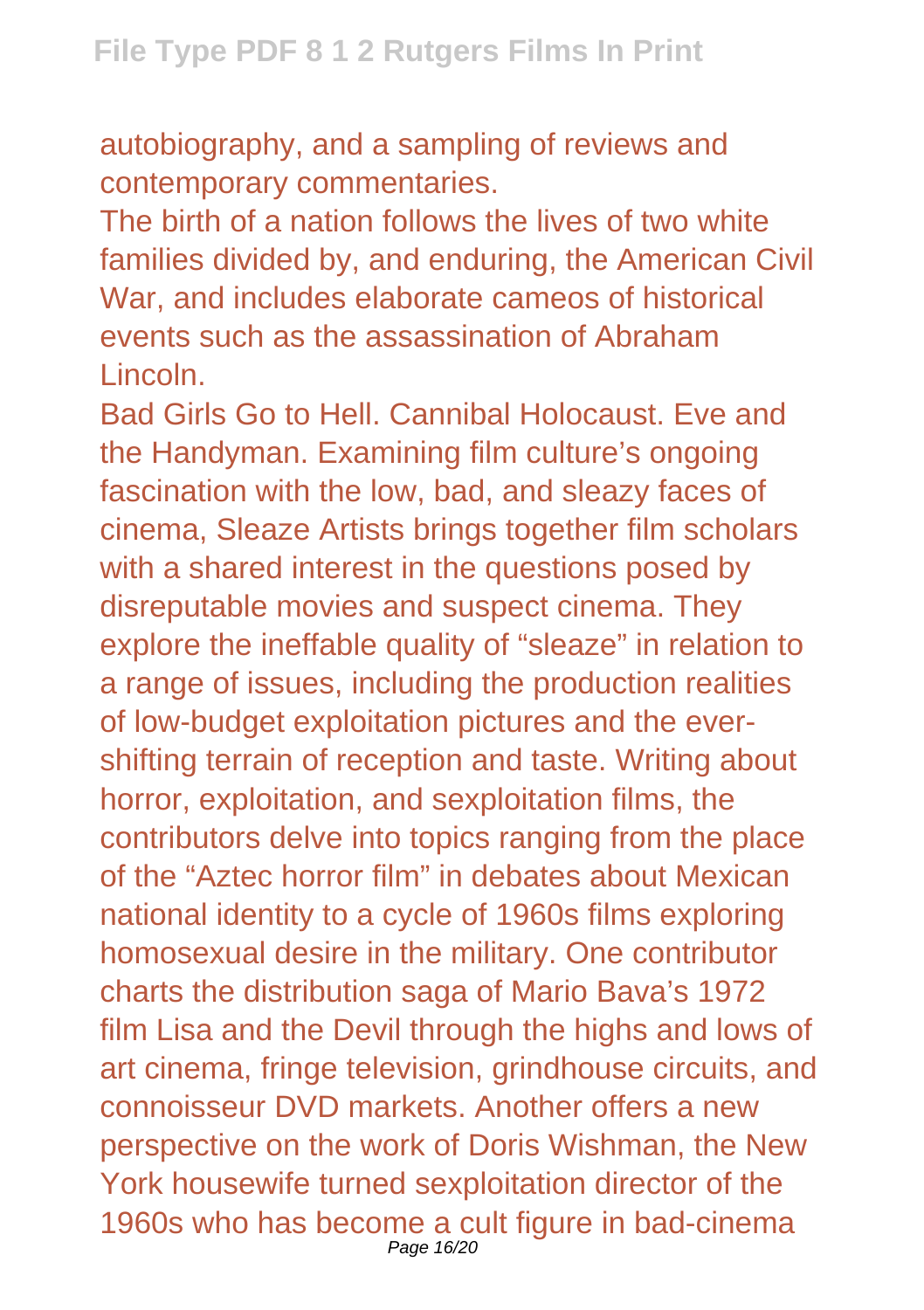circles over the past decade. Other contributors analyze the relation between image and sound in sexploitation films and Italian horror movies, the advertising strategies adopted by sexploitation producers during the early 1960s, the relationship between art and trash in Todd Haynes's oeuvre, and the ways that the Friday the 13th series complicates the distinction between "trash" and "legitimate" cinema. The volume closes with an essay on why cinephiles love to hate the movies. Contributors. Harry M. Benshoff, Kay Dickinson, Chris Fujiwara, Colin Gunckel, Joan Hawkins, Kevin Heffernan, Matt Hills, Chuck Kleinhans, Tania Modleski, Eric Schaefer, Jeffrey Sconce, Greg **Taylor** 

Social Order and Authority in Disney and Pixar Films initiates an essential conversation about how power dynamics are questioned, reinforced, and disrupted in the Disneyverse. Using various theoretical lenses, authors critique underlying ideologies and help readers understand how Disney's output both reflects and impacts our contemporary moment. Bong Joon Ho won the Oscar® for Best Director for Parasite (2019), which also won Best Picture, the first foreign film to do so, and two other Academy Awards. Parasite was the first Korean film to win the Palme d'Or at Cannes. These achievements mark a new career peak for the director, who first achieved wide international acclaim with 2006's monster Page 17/20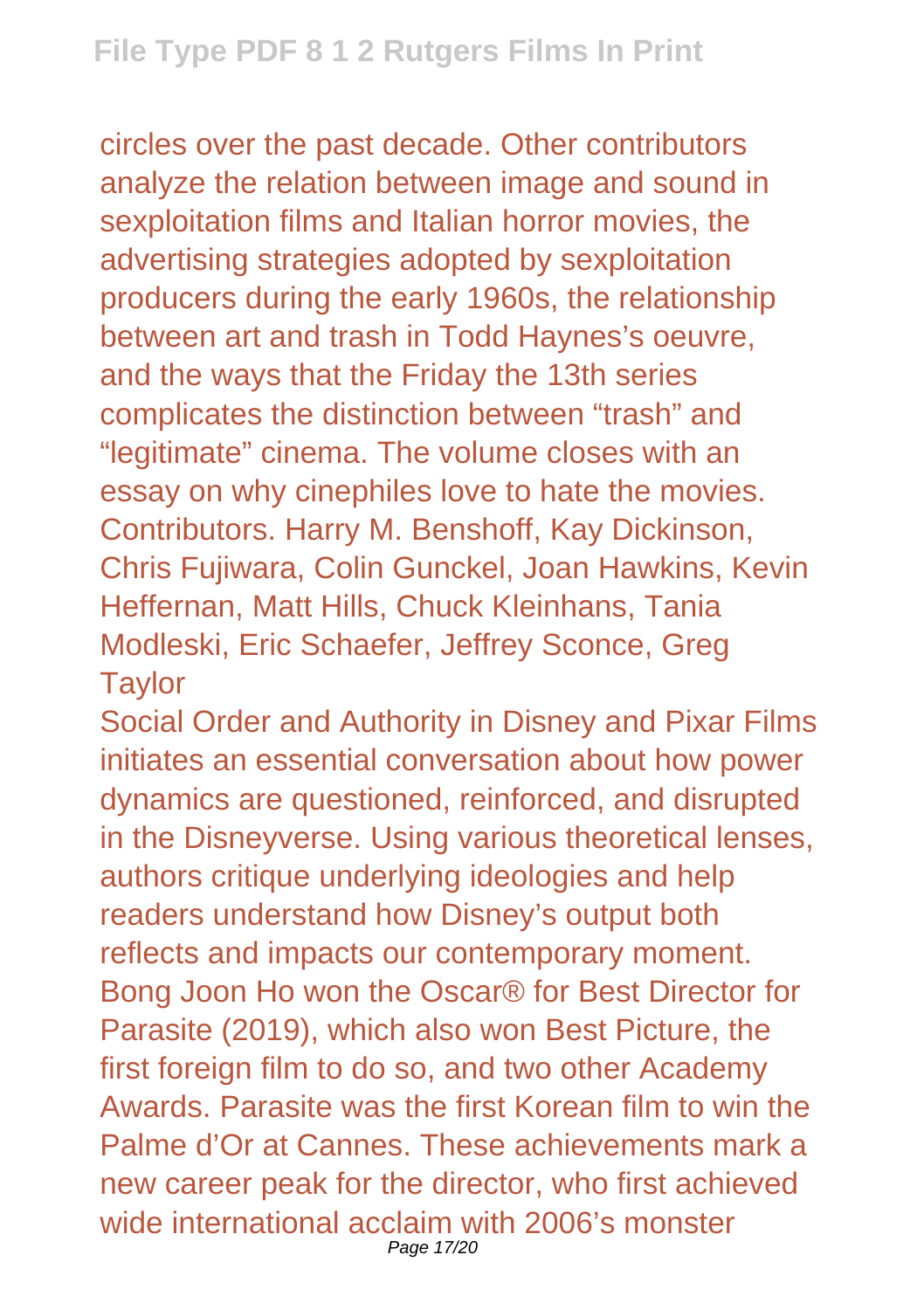movie The Host and whose forays into Englishlanguage film with Snowpiercer (2013) and Okja (2017) brought him further recognition. As this timely book reveals, even as Bong Joon Ho has emerged as an internationally known director, his films still engage with distinctly Korean social and political contexts that may elude many Western viewers. The Films of Bong Joon Ho demonstrates how he hybridizes Hollywood conventions with local realities in order to create a cinema that foregrounds the absurd cultural anomie Koreans have experienced in tandem with their rapid economic development. Film critic and scholar Nam Lee explores how Bong subverts the structures of the genres he works within, from the crime thriller to the sci-fi film, in order to be truthful to Korean realities that often deny the reassurances of the happy Hollywood ending. With detailed readings of Bong's films from Barking Dogs Never Bite (2000) through Parasite (2019), the book will give readers a new appreciation of this worldclass cinematic talent.

A Volume in the Star Decades: American Culture/American Cinema series, edited by Adrienne L. McLean and Murray Pomerance --Book Jacket. Screenplay of 1960 French film with analysis. The film shocked and delighted critics and audiences with its sudden shifts of tone and mood, its willful play with grenre stereotypes, and its hilarious injokes. Along with Godard's Breathless, the two films Page 18/20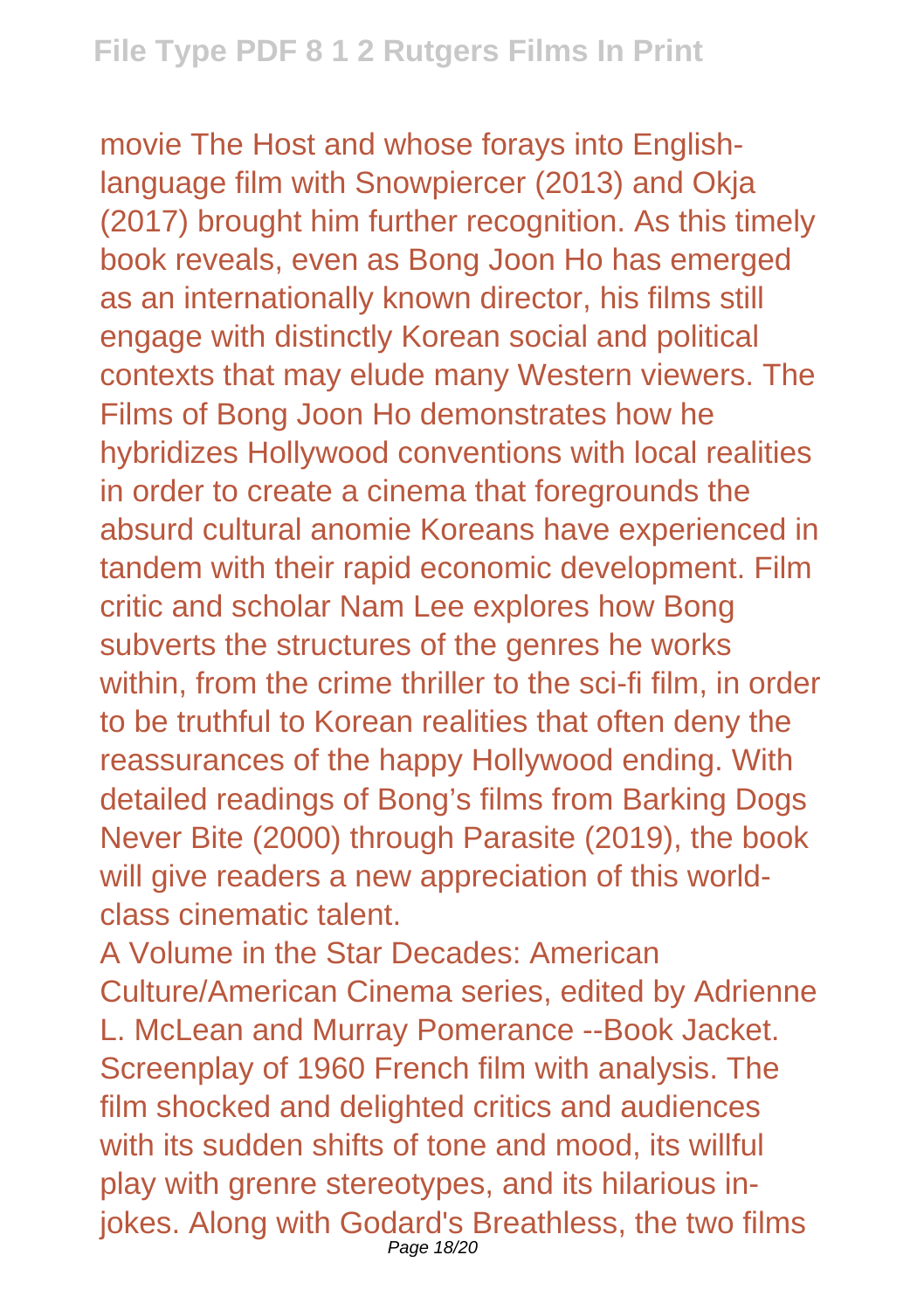heralded the arrival of the so-called New Wave of low-budget, shooting location and cinema as the personal statement of an author. Truffaut was one of the directors who paved the way for a postmodern aesthetic.

An investigation of how cinema transforms stories from other sources, such as literature and history, onto the movie screen

On the film "letter from an unknown woman" including the screenplay and criticism of the motion picture

Provides the film's shooting script, cast, and credits, suggests an interpretation of 8 1/2, and includes selected critical reviews

From the perspective of cultural conservatives, Hollywood movies are cesspools of vice, exposing impressionable viewers to pernicious sexuallypermissive messages. Offering a groundbreaking study of Hollywood films produced since 2000, Abstinence Cinema comes to a very different conclusion, finding echoes of the evangelical movement's abstinence-only rhetoric in everything from Easy A to Taken. Casey Ryan Kelly tracks the surprising sex-negative turn that Hollywood films have taken, associating premarital sex with shame and degradation, while romanticizing traditional nuclear families, courtship rituals, and gender roles. As he demonstrates, these movies are particularly disempowering for young women, concocting plots in Page 19/20